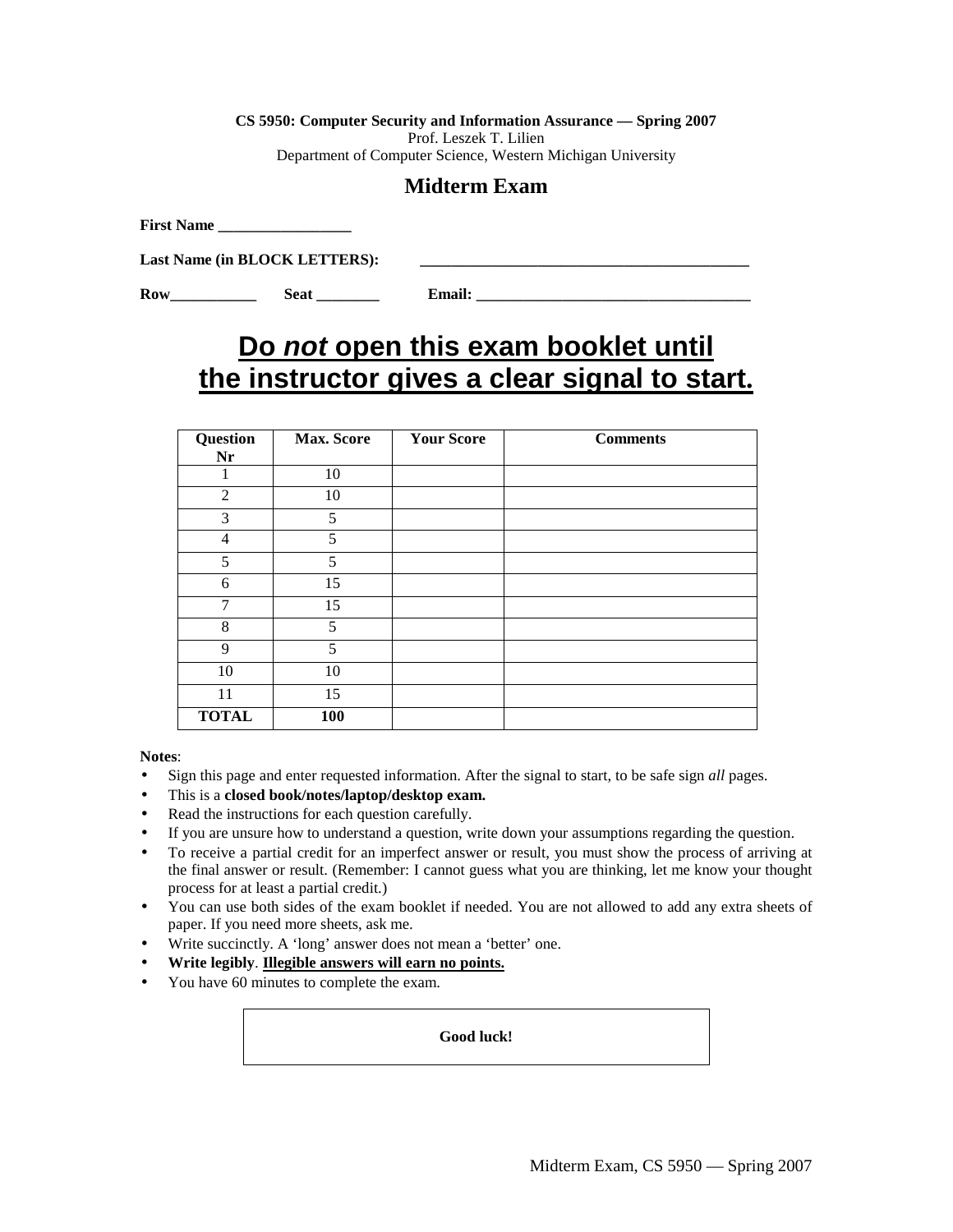First Name: The LAST Name:

**1. [5+5 pts]** a) Define vulnerability / threat / controls.

 b) Illustrate all three notions with a single system, and point vulnerability / threat / controls in the system.

#### [Sec.1, Slide XX]

- a) Vulnerability def.: a weakness in a security system Threat - def.: circumstances that have a *potential* to cause harm Controls - def.: means and ways to block a threat, which tries to exploit one or more vulnerabilities
- b) Example: The City of New Orleans vulnerabilities: location of the city below water level threats: hurricanes, earthquakes, terrorist attacks, … controls: e.g., dams for hurricanes and earthquakes; security forces for terrorist attacks

# **2. [5+5 pts]** a) Define in your own words *Principle of Weakest Link*.

b) Define in your own words *Principle of Adequate Protection*.

#### [Sec.1, Slides XXX and 59]

Principle of Weakest Link:

Security can be no stronger than its weakest link.

OPTIONAL: Whether it is the power supply that powers the firewall or the operating system under the security application or the human, who plans, implements, and administers controls, a failure of any control can lead to a security failure.

#### Principle of Adequate Protection:

Computer items must be protected to a degree consistent with their value and only until they lose their value.

#### **3. [5 pts]** Explain clearly and succinctly (briefly) what are GSSAPI and CAPI.

#### [Sec.2, Slide 32]

They are interfaces for security and cryptographic routines or services.

#### Optional (more detail):

- $\blacksquare$  API = Application Programming Interface
- GSSAPI (Generic Security Services API) = template for many kinds of security services that a routine could provide
- CAPI (Cryptographic API) = Microsoft API for cryptographic services

**4. [5 pts]** Name at least 4 network characteristics that increase security risks.

#### [Sec.2, Slides 39-41]

Naming just 4 of the following 7 network characteristics that increase security risks is sufficient:

1) Attacker anonymity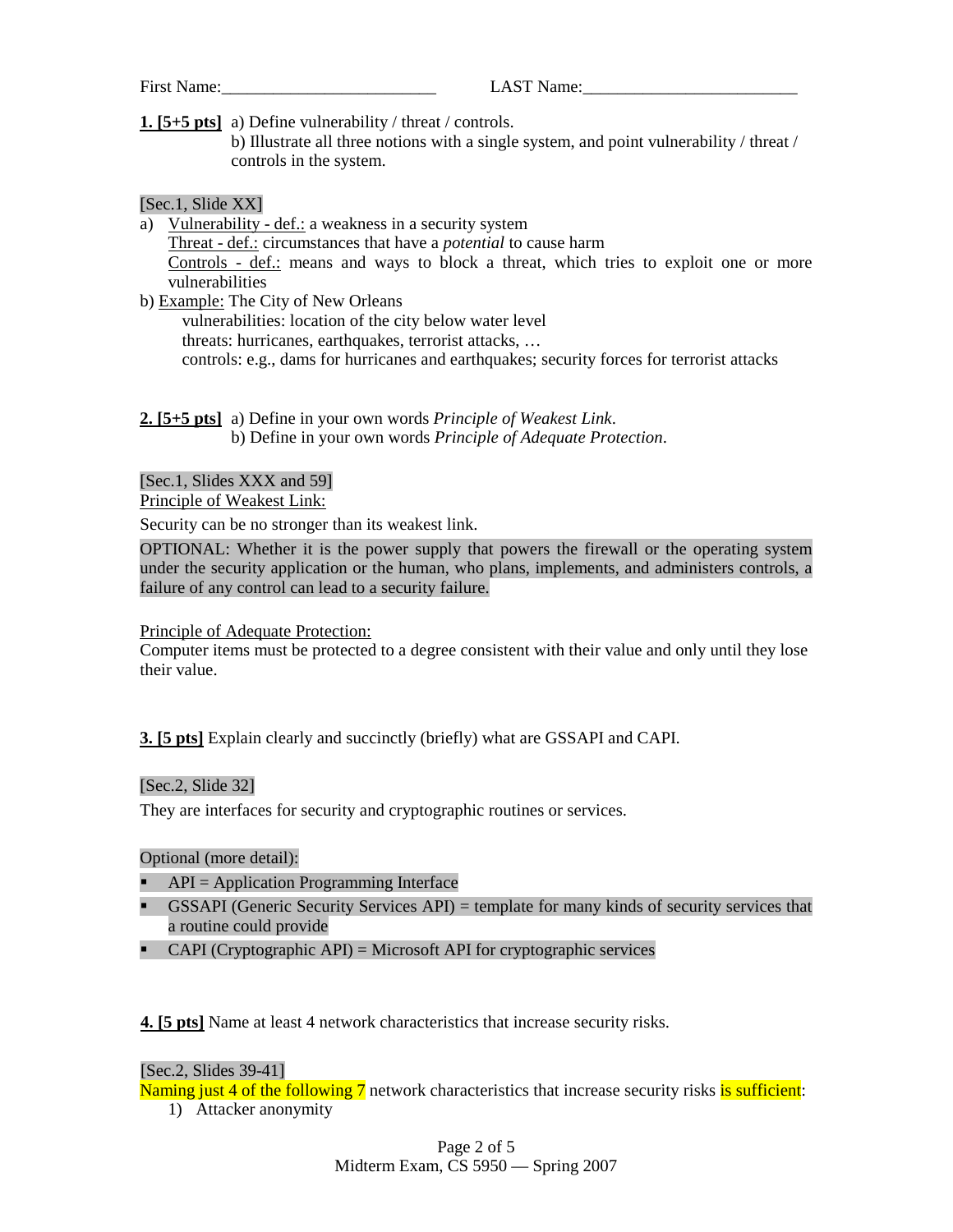- 2) Many points of origin and target for attacks
- 3) Resource and workload sharing
- 4) Network complexity
- 5) Unknown or dynamic network perimeter
- 6) Uknown paths between hosts and users
- 7) Nonuniform security policies/mechanisms for hosts belonging to multiple networks

**5. [5 pts]** Name at least 4 techniques used as threat precursors.

#### [Sec.2, Slides 39-47]

Naming just 4 of the following 7 threat prescursors techniques is sufficient:

- 1) Port scan
- 2) Social engineering
- 3) Reconnaissance
- 4) OS and application fingerprinting
- 5) Using bulletin boards and chats
- 6) Getting available documentation

#### **6. [15 pts]** a) [5 pts] Explain what is ICMP.

 b) [10 pts] Give a clear and succinct example showing how the echo-chargen DoS attack uses (really: abuses) ICMP.

#### [Sec.2, Slides 84-85]

- a) ICMP is Internet protocol for system diagnostic OPTIONAL: ICMP = Internet Control Msg Protocol
- b) Echo-chargen attack OPTIONAL: *chargen* protocol – generates stream of packets; used for testing network

#### Just one example is sufficient:

- Echo-chargen attack example 1:
- (1) attacker uses chargen on server X to send stream of *echo request* packets to Y
- (2) Y sends *echo reply* packets back to X; this creates endless "busy loop" beetween X & Y
- Echo-chargen attack example 2:
- (1) attacker uses chargen on X to send stream of *echo request* packets *to X*
- (2) X sends *echo reply* packets back to itself

**7. [15 pts]** a) [10 pts] Explain what is a *packet dropping* attack and how it works. b) [5 pts] What is a *black hole* attack?

[Sec.2, Slide 92]

a) OPTIONAL: This is DoS attack by Redirecting traffic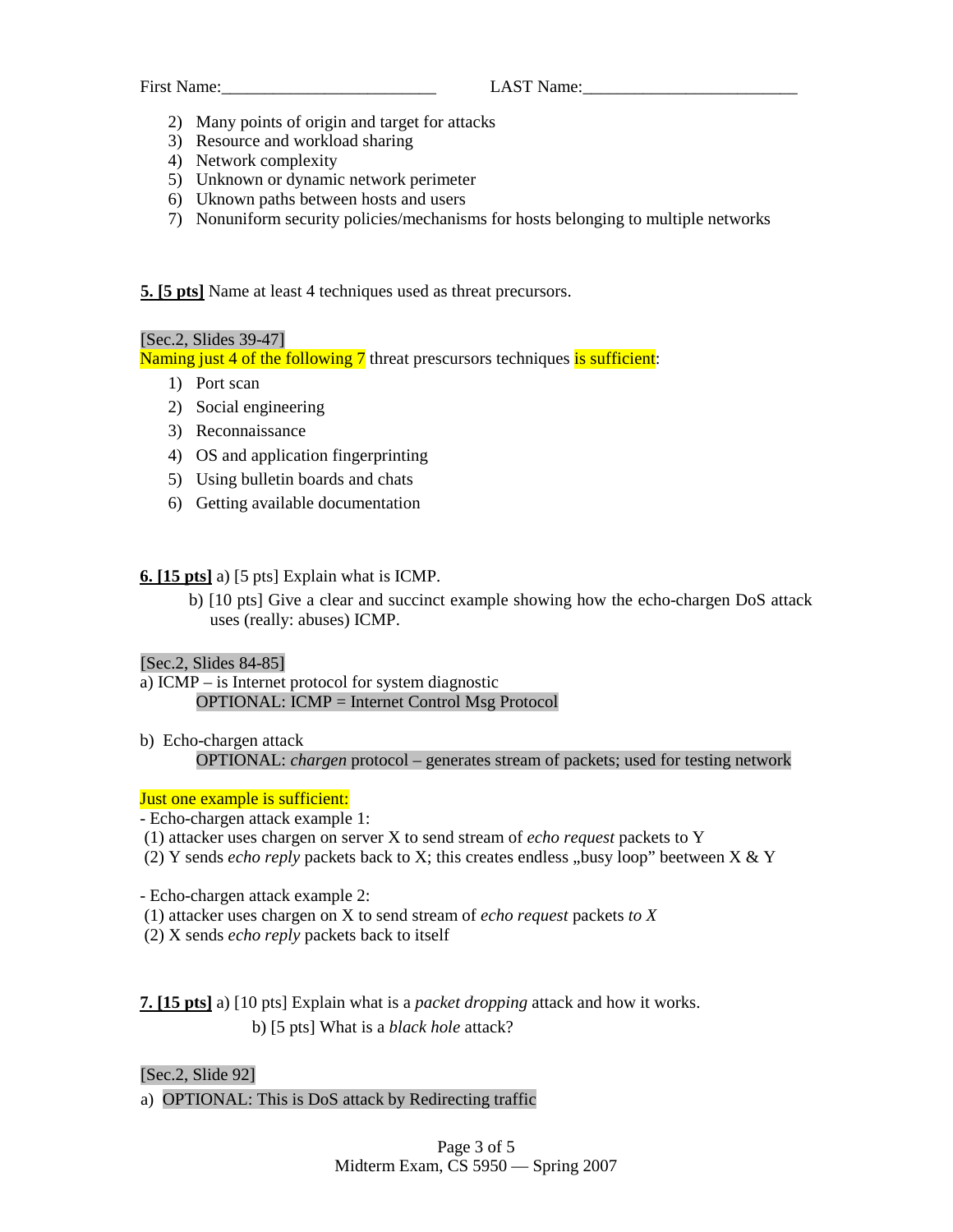First Name: The Contract Contract Contract Contract Contract Contract Contract Contract Contract Contract Contract Contract Contract Contract Contract Contract Contract Contract Contract Contract Contract Contract Contract

Normally:

- Routers find best path for passing packets from S to D
- Routers advertise their connections to their neighbors

Example of traffic redirection attack:

- Router R taken over by attacker
- R advertises (falsely) to all neighbors that it has the best (e.g., shortest) path to hosts  $H1$ , H2, ..., Hn
- $\blacksquare$  Hosts around R forward to R all packets addressed to H1, H2, ..., Hn
- R drops *some* or *all* these packets

drops *some* => packet-dropping attack

b)

drops *all* => black hole attack

 $(=)$  black hole attack is spec. case of pkt-drop. attack)

8. [5 pts] What are risks of downloading Active X controls (code)?

# [Sec.2, Slide 107]

Risks of downloading ActiveX controls:

After object of type T is downloaded:

- a) If handler (or viewer) for type T is available, it is invoked to present object  $T \leq RISK$ 
	- E.g., after file.doc downloaded, MS Word is invoked to open file.doc  $\leq$  BIG security risk!

b) If no handler for type T exists on C, C asks S for handler for  $T \leq RISK$ 

Then uses handler to present object  $T \leq RISK$ 

E.g., attacker defines type .bomb

After file.bomb is downloaded by C, C asks S for handler for type .bomb!  $\leq$ HUGE security risk!

9. [5 pts] Explain the meaning of the following requirement for a correct keyed cryptosystem:  $P = D(K_D, E(K_E, P))$ 

# [Sec.3, Slides 9 and 11]

This means that the keyed cryptosystem allows to get back the original plaintext from the corresponding ciphertext.

# OPTIONAL:

In more detail, it means that after: (1) applying the *encryption* with key  $K<sub>E</sub>$  to the plaintext P; and then (2) applying the *decryption* with key  $K<sub>D</sub>$  to the ciphertext obtained in Step 1; we obtain the original plaintext.

10. [10 pts] Contrast keyless, symmetric, and asymmetric cryptography w.r.t. their use of keys.

# [Sec.3, Slide 12]

1) Keyless cryptosystems – do not use cryptographic keys (e.g., Caesar's cipher - below)